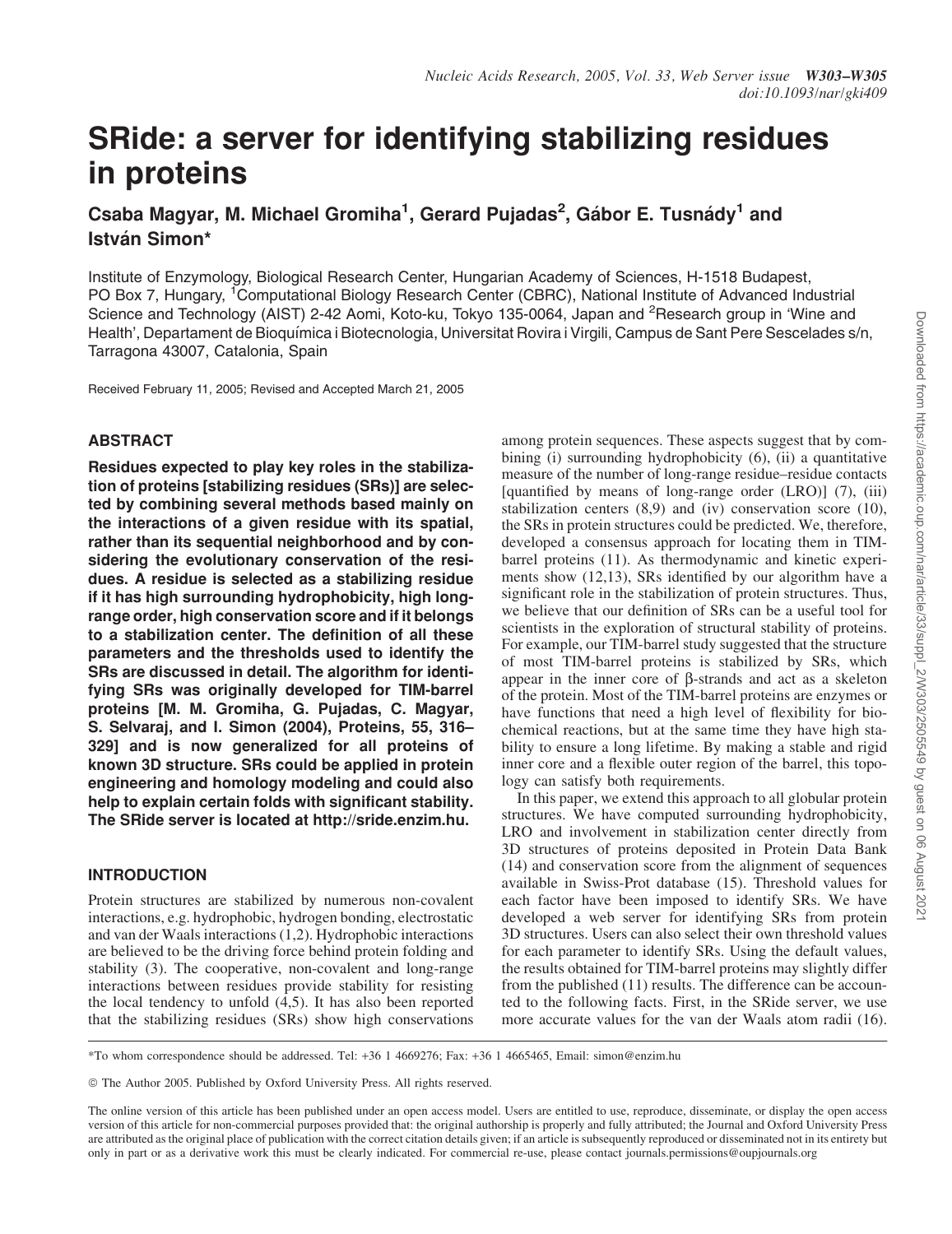This influences if a residue is classified as SC, or not. Second, the conservation scores calculated with our server differs slightly from the scores calculated with the ConSurf server. This could be probably due to the fact that we use a more current version of the ClustalW alignment program (17).

### IDENTIFICATION OF SRs

We checked that the four criteria mentioned above were satisfied according to the definitions given and justified in our earlier papers (7–11).

#### Surrounding hydrophobicity

Surrounding hydrophobicity of a residue  $i$  [ $H<sub>P</sub>(i)$ ] is calculated as the sum of hydrophobic indices, obtained from thermodynamic transfer experiments, of residues whose  $C_{\alpha}$  atoms are within the distance of 8 Å from the  $C_{\alpha}$  atom of residue *i*:

$$
H_{\rm P}(i) = \sum_{j=1}^{20} n_{ij} h_j
$$

where  $n_{ij}$  is the total number of surrounding residues of type  $j$ around residue *i* of the protein, and *h<sup>j</sup>* is the hydrophobic index of residue type *j*, in kcal/mol listed in (18).

#### Long-range order

The LRO of a residue *i* is the number of long-range contacts of this residue counted in the following way:

$$
LRO_i = \sum_{j=1}^{N} n_{ij}/N; n_{ij} = 1, \text{ if } |i - j| > 12; n_{ij} = 0 \text{ otherwise,}
$$

where *i* and *j* are two residues, in which the  $C_{\alpha}$  distance between them is  $\leq 8$  Å, and N is the total number of residues in the protein.

#### Stabilization center

SC residues are defined by considering the contact map of a protein. Two residues are in contact if there is at least one pair of heavy atoms with a distance less than the sum of the van der Waals radii of the two atoms plus  $1.0$  Å. A contact is considered long-range if it is between residues that are separated by at least 10 residues in the amino acid sequence. Two residues are SC elements if they are involved in long-range contacts and if at least one supporting residue can be found in each of the flanking tetra-peptides of these residues, in such a way that at least seven out of the possible nine interactions are formed between the two triplets (8). Stabilization centers are identified according to the definition of SC. These can also be obtained using the public server SCide (http://www. enzim.hu/scide) (9). If a residue is involved in a stabilization center, its SC value becomes 1, and 0 otherwise.

#### Conservation scores of residues

Conservation of residues is identified by comparing the sequence of PDB (14) entries with sequences deposited in Swiss-Prot (15) using a local implementation of the public server ConSurf (10) (http://consurf.tau.ac.il). The ClustalW (17) aligned homologous sequences found by PSI-BLAST (19) are used to calculate the measure of conservation by the Rate4Site algorithm (20). Residues are classified into nine categories according to their real conservation score. A score of 1 represents the most variable residues and a score of 9 represents the most conservative ones.

## THE CONSENSUS APPROACH

The SRs in the 3D structure of a protein are delineated with certain threshold values for each term (i.e. SR is the one in which the values for all these four parameters are equal to or greater than the specified threshold values). In our study of TIM-barrel proteins (11), we have used the following conditions to predict the SRs: (i)  $H_P \ge 20$  kcal/mol; (ii) LRO  $\ge 0.02$ ; (iii)  $SC \ge 1$ ; and (iv) conservation score  $\ge 6$ . The same threshold values have been used in SRide by default. The identified SRs represent a few percentages of all residues in a protein. The actual abundance varies from protein to protein. For example, our recent survey showed that in 63 TIM-barrel proteins, only 4.0% of the residues (i.e. 957 residues out of 23 968) were identified as 'stabilizing residues'. Users who prefer to apply stricter or more relaxed conditions in the definition of SRs can adjust the thresholds in the server accordingly.

## INPUT AND OUTPUT DATA OF THE SRide **SERVER**

The input of the SRide server is the atomic coordinate file of the protein to be analyzed. It can be specified by providing the four-letter PDB code. Alternatively, it can be any other atomic coordinate file in PDB format uploaded directly by the user. This second option is mainly for those who want to analyze structures obtained by homology modeling or other computational approaches. Calculations are carried out on the selected protein chain, and inter-chain interactions are not taken into account to calculate LRO,  $H<sub>P</sub>$  and SC properties.

The output of the server is a list of the sequences used to calculate the conservation score and the list of the SRs, together with the  $H<sub>P</sub>$ , LRO and conservation score values. The output is sent to the user via email because calculating the conservation score is rather time consuming (it can take several minutes).

To avoid submissions with non-existent email addresses, the user must complete a simple registration procedure. In this registration procedure, only one email address must be given and this is the address to which a registration code is sent. When the registration code is copied back into the proper field of the registration page, the email address will be enabled to place submissions.

The SRide server is located at http://sride.enzim.hu.

## ACKNOWLEDGEMENTS

The authors would like to thank Prof. Nir Ben-Tal (Biochemistry Department Tel Aviv University), and his former and present colleagues Dr Fabian Glaser and Dr Yossi Rosenberg for their contribution to the implementation of their Rate4Site algorithm into the SRide server, and Dr Zsuzsanna Dosztányi for her help. Financial support